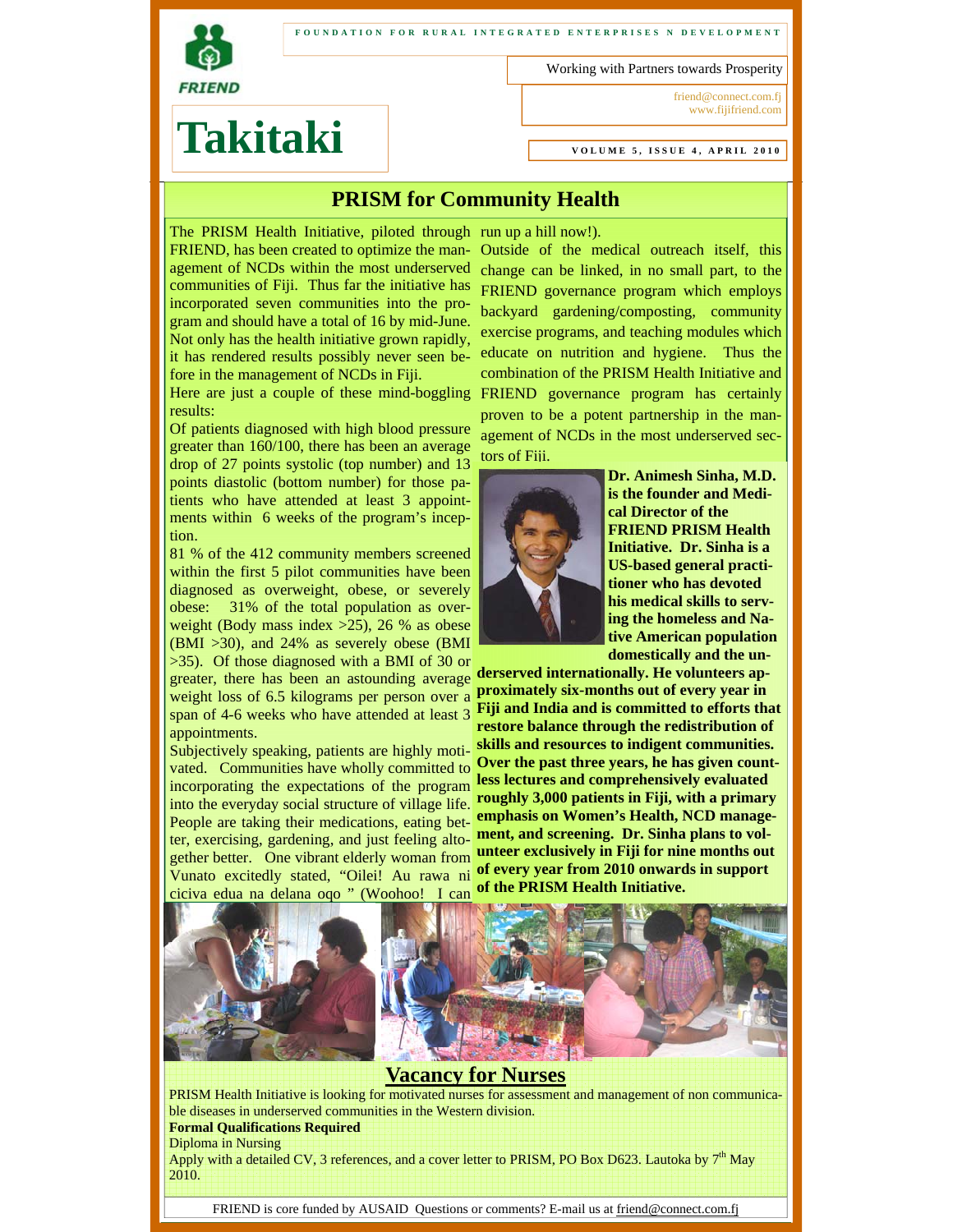|  | <b>YEN</b> in North<br>Youth Employment Network program has started<br>offering services to the youths of Labasa.                                                                                                                                                                                                                                                 | <b>FOOD SECURITY Symposium</b><br>I remember the days, not too long ago,<br>when I would be at a workshop, and an<br>immediate response from other partici-                                                                                                                                                                  |  |
|--|-------------------------------------------------------------------------------------------------------------------------------------------------------------------------------------------------------------------------------------------------------------------------------------------------------------------------------------------------------------------|------------------------------------------------------------------------------------------------------------------------------------------------------------------------------------------------------------------------------------------------------------------------------------------------------------------------------|--|
|  | Youth officer Mili Tikoi says she had counselled the<br>youths on what to expect and facilitated a week long<br>course on what employers expect from their employees<br>and preparing the youth for soft skills and new chal-<br>lenges at work place. She encouraged youths to identify<br>their interest and found attachment for work accord-<br>ingly.        | pants on knowing that I was from<br>FRIEND would be, "Oh! The chutney<br>women"! So it felt really good when<br>FRIEND was acknowledged by a num-<br>ber of participants as an organization<br>that is taking practical steps in regards<br>to addressing food security issues in its<br>communities, working towards import |  |
|  | Mili said corporate organisation have been supportive<br>however approval for attachment takes awhile.                                                                                                                                                                                                                                                            | substitution as well as looking at poten-<br>tial export opportunities with value<br>addition to local resources.                                                                                                                                                                                                            |  |
|  | 23 year old Mere is very interested in environmental<br>management and she will be starting her attachment<br>with the Ministry of Fisheries.                                                                                                                                                                                                                     | Opening the symposium Prime Minis-<br>ter Commodore Frank Bainimarama<br>said, " The purpose is not to simply<br>talk about the potential, which has                                                                                                                                                                         |  |
|  | Anabella is wanting to volunteer with Old Peoples<br>Home and Una who has been studying computers at<br>APTECH will be learning work culture at LTA.<br>"We have youths coming and asking when the next<br>training will be held. Once we have youths enrolled and<br>we have found enough work place attachments we will<br>be ready to start the next program." | happened on many occasions, but to<br>develop the synergies between the re-<br>spective stakeholders and develop<br>practical solutions to practical prob-<br>lems."<br>More than 300 stakeholders gathered in<br>Lami to map out key policies and direc-<br>tions for the future.                                           |  |
|  | YEN is a mentorship training program that works with<br>unemployed youths. It trains them in job skills and<br>works with the corporate sector for attachment and men-<br>torship with business leaders. The youths are encour-<br>aged to take volunteer positions to gain job experience.                                                                       | Meanwhile FRIEND forges ahead in its<br>work to build happier, healthier com-<br>munities with its integrated approach<br>towards social and economic empower-<br>ment.<br>By Arti Mala                                                                                                                                      |  |
|  | <b>Handmade Recycled Paper</b>                                                                                                                                                                                                                                                                                                                                    |                                                                                                                                                                                                                                                                                                                              |  |
|  | Friend's Fiji Style Recycled Paper has now passed its initial trial stages and is now in full produc-<br>tion. The high quality handmade paper is also being used by the creative team to produce photo                                                                                                                                                           |                                                                                                                                                                                                                                                                                                                              |  |
|  |                                                                                                                                                                                                                                                                                                                                                                   |                                                                                                                                                                                                                                                                                                                              |  |
|  | frames, notebooks and handmade cards. The handmade paper project was initiated following pa-<br>per making training at SPC CETC in 2007. Initial trials were conducted using basic equipment                                                                                                                                                                      |                                                                                                                                                                                                                                                                                                                              |  |
|  | such as a kitchen blender and concrete blocks. With the potential of the project being converted                                                                                                                                                                                                                                                                  |                                                                                                                                                                                                                                                                                                                              |  |
|  | into an income generation opportunity, a proposal was submitted to Canada Fund for equipment                                                                                                                                                                                                                                                                      |                                                                                                                                                                                                                                                                                                                              |  |

printing press as well as natural fibres, a mix of paper and fibre and decorative paper using flower petals and ferns.



The new buzz word at FRIEND is 'soft skills'. This follows a visit this month by a guest speaker to FRIEND whose presentation on the importance of soft skills for success has left most people thinking Rajneesh Charan, the IT

the attitude of a person on how he or she communicates with others and how they approach their work. In human resources terms they are called behavioral competencies or

"unteachables". Without a doubt, people must have the necessary qualifica-*Soft Skills for Success* ions, knowledge and skills,

member of FRIEND emphasized that if one does not have the soft skills than no matter how well qualified a person is, it will become very difficult for them to succeed in life. And at the heart of all the soft skills lies

Manager at FSC and a board

but it is characteristics such as a positive attitude, high energy levels, flexibility and tenacity that make a great employee and a real asset.

FRIEND is core funded by AUSAID Questions or comments? E-mail us at friend@connect.com.fj

and material to start the project. The equipment was sourced from New Zealand and the training was started with a group of unemployed youths. The team produces paper using cut offs from a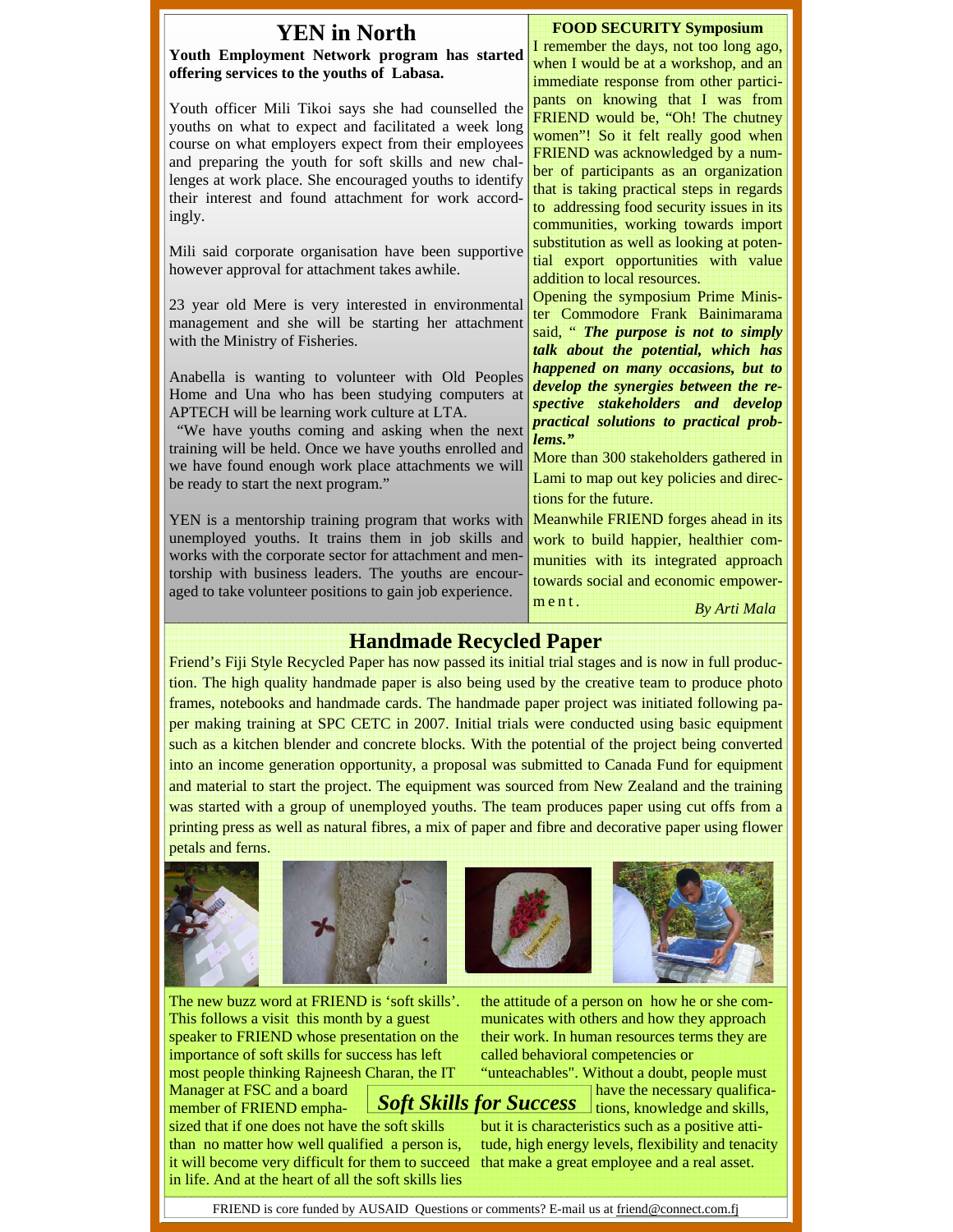## *Friend's Fiji Style ®* **Marmalade with just the right tang for marmalade lovers**



The kitchen is filled with the sweet smell of hot marmalade as the pot bubbles away.

FRIEND Quality Control supervisor Mohinesh Reddy has been working away frantically

over the last few weeks to ensure that enough Meyer Lemons are available for daily production needs. The production team is striving to make the most of the fruit in season and build up stocks to last until the next season. Reddy admits that this has been a struggle as the quality of fruits this season has been affected by the unsteady weather conditions of the last few months. Reddy says most of the lemons used by the production team have been sourced through three different suppliers, who have been collecting the lemons from around Lautoka area to make sure that the production progresses without any hiccups.

*Friend's Fiji Style ®* Marmalade has steadily been gaining popularity since its launch in August last year. *Friend's Fiji Style ®* Marmalade is available at Friend's Fiji Style Shop at Garden City, Raiwai and at selected outlets in Suva, Nadi and Lautoka including Prouds, Tappoos and MH outlets.

Meanwhile the kitchen is also preparing to churn out its supply of *Friends Fiji Style* ®Guava Jam. This has also proved a hit. Reddy says they are only accepting the red variety which are firm to the touch. While FRIEND sources guava through its suppliers, it also takes products from individuals

## **TASTE of Friend's Fiji Style at JACKS restaurants.**

Three of Fiji's top rated restaurants, Saffron, Indigo and Seafront are now serving *Friend's Fiji Style®* Tamarind Chutney as an accompanying condiment to their meals. The three restaurants belong to Jacks of Fiji.

FRIEND salesperson Dhaman Narshea says it has been a struggle to break into this market as the professional chefs of all Jacks restaurants only go for the best of the best. And until now they were only serving what they were preparing in their kitchen themselves.

Narshea says this is another vote of confidence for the high quality of products brought to you by the *Friend's Fiji Style®* range.*Friend's Fiji Style®* Tamarind Chutney was one of the first *Friend's Fiji Style®* products launched in the market in 2003. Since then it has seen steady sales and is regarded as a flagship product of the *Friend's Fiji Style®* range.

Other top ranking restaurants that serve Friend's Fiji Style range of condiments in their esteemed establishments include Outrigger of Fiji, Sheraton Fiji, Holiday Inn and Fijian Shangri La resort.*Friend's Fiji Style®* range of products can be found at selected MH outlets, Prouds, Tappoos and high end supermarkets like Cost U Less, Joes Farm, and Anandas Supermarkets on Musket Cove and Plantation Island Resort.

who may have fruit trees around their homes and communities, providing an opportunity for additional income to these individuals and their families.





#### **Recipe Corner— Guava Jam Shake**

#### **Ingredients**

- One litre of milk (Makes six glasses)
- One tray of ice cubes
- 2 tablespoons of *Friend's Fiji Style®* Guava Jam

#### **Utensils**

- Electrical blender/food processor
- Drinking glasses

#### **Method**

- Put milk, ice cubes and jam into the blender.
- Run through until the ice is crushed finely
- Pour into glasses and serve chilled.

#### **GUAVA Health**

*Guava is high in fibre. Fibre has the health benefit of lowering cholesterol and blood pressure. Guava helps to lower cholesterol in the blood, while increasing good cholesterol or lipoprotein. Lowering cholesterol in the blood in turn lowers blood pressure.* 

*www.bukisa.com* 

FRIEND is core funded by AUSAID Questions or comments? E-mail us at friend@connect.com.fj